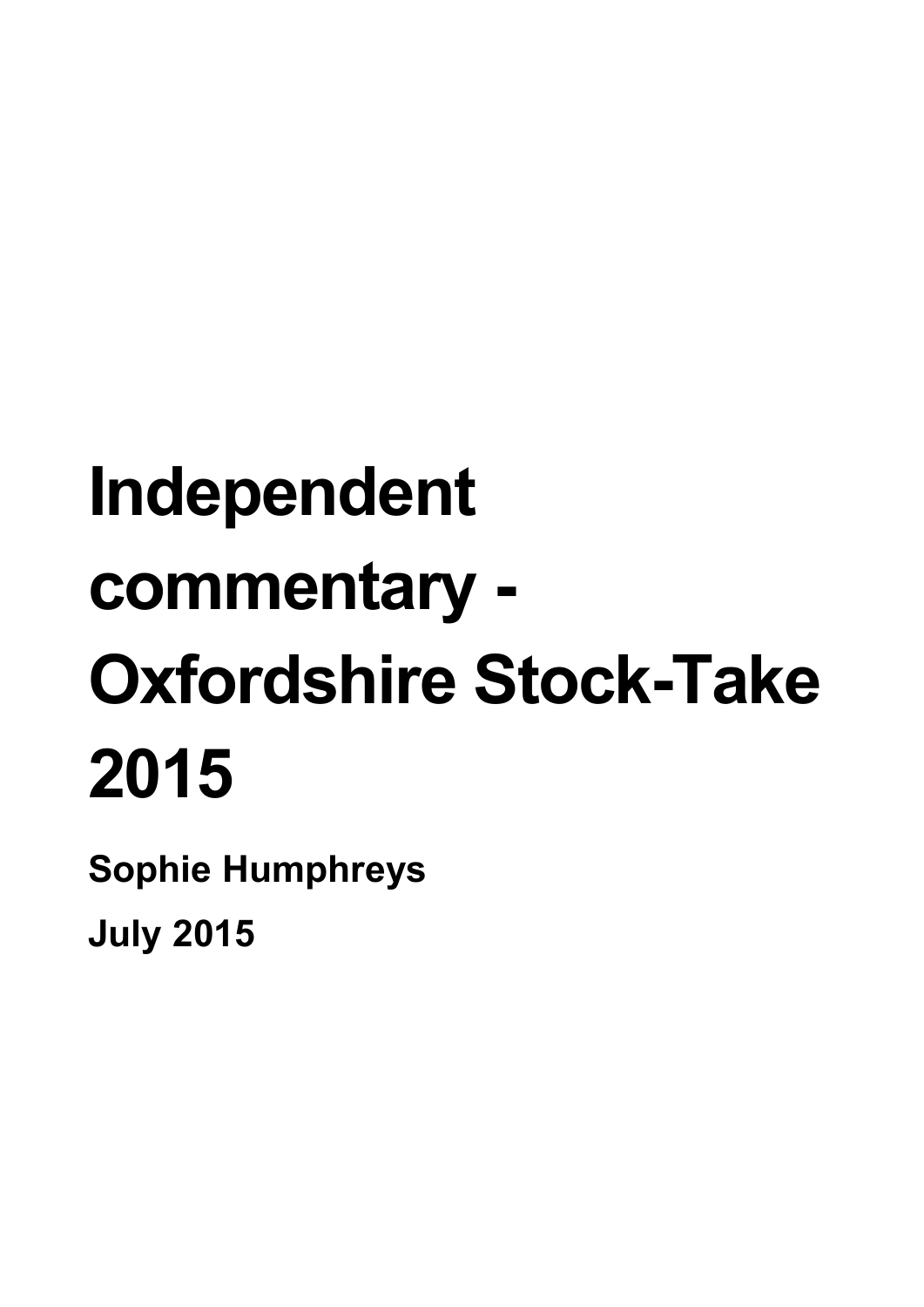# **Contents**

| $\mathbf 1$ | Introduction                                                                                                                  | 3              |
|-------------|-------------------------------------------------------------------------------------------------------------------------------|----------------|
| 2           | Methodology                                                                                                                   | $\overline{4}$ |
| 3           | The OSCB stock-take                                                                                                           | 5              |
|             | Professional curiosity                                                                                                        | 5              |
|             | Understanding the root causes of earlier failings                                                                             | 5              |
|             | <b>Escalation of concerns</b>                                                                                                 | 5              |
|             | Kingfisher                                                                                                                    | 6              |
|             | Disruption activity                                                                                                           | $\overline{7}$ |
|             | <b>Local Authority Designated Officer</b>                                                                                     | 8              |
| 4           | The Five Key Areas for further improvement identified by the OSCB                                                             | 9              |
|             | Key Area 1: Getting the basics of frontline child protection right and Children's<br>Social Care providing strong leadership. | 9              |
|             | Key Area 2: Perpetrators and link to ethnicity / cultural identity                                                            | 9              |
|             | Key Area 3: Therapeutic support for adults and children                                                                       | 9              |
|             | Key Area 4: The transportation of vulnerable children                                                                         | 10             |
|             | Key Area 5: District Community Safety Partnerships engaging the Community.                                                    | 11             |
| 5           | Conclusion                                                                                                                    | 12             |
| 6           | <b>Summary of Recommendations</b>                                                                                             | 13             |
| 7           | Alphabetical list of people met                                                                                               | 14             |
| 8           | Bibliography                                                                                                                  | 16             |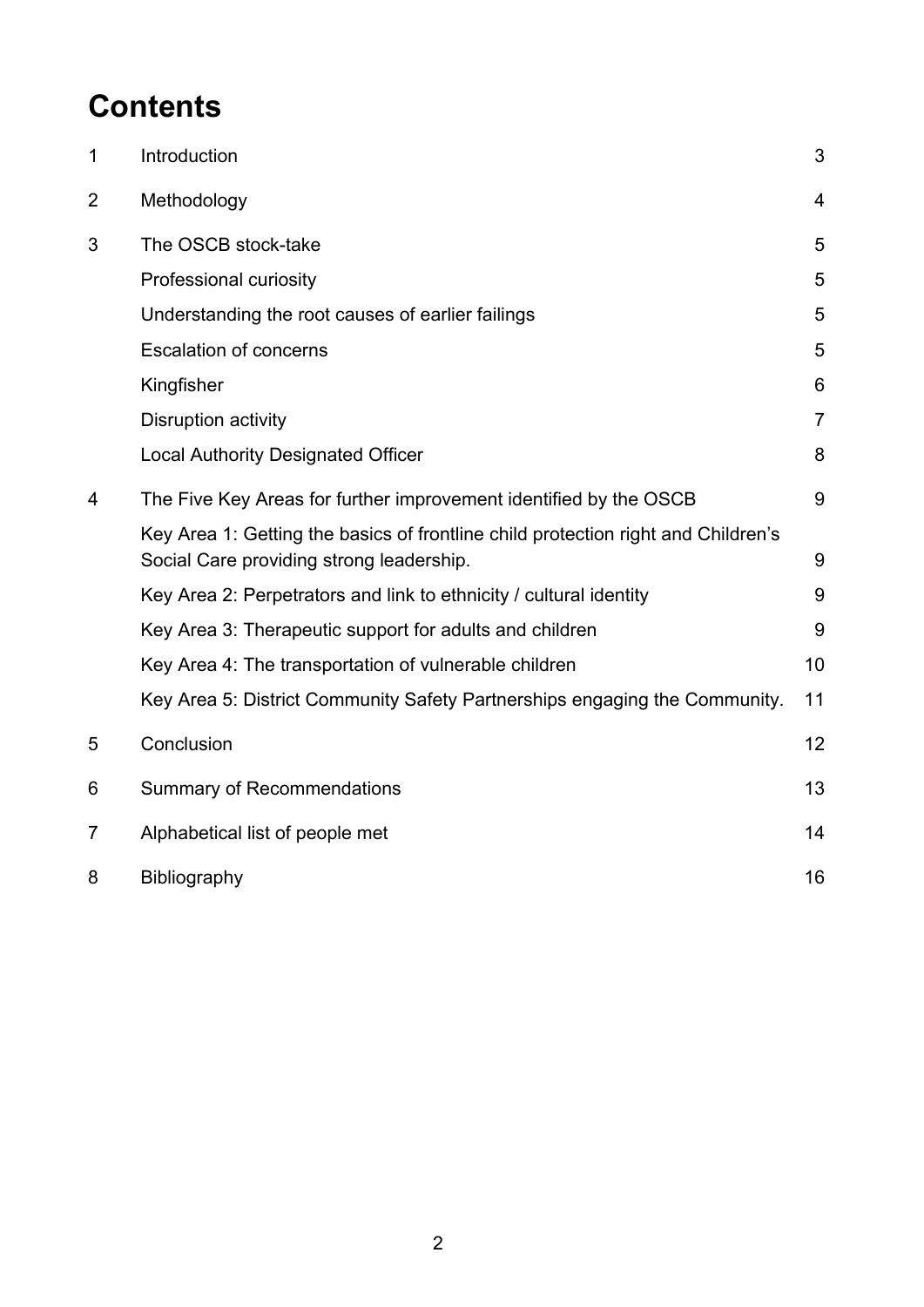# <span id="page-2-0"></span>**1 Introduction**

- 1.1 I was appointed as an independent safeguarding expert to work alongside the Oxfordshire Safeguarding Children Board (OSCB) in March 2015. The primary purpose of my role was twofold:
	- to provide support and challenge to the OSCB as part of their evaluation into 'the impact of the multi-agency approach to tackling CSE (Child Sexual Exploitation) in 'Oxfordshire' and;



- to undertake my own enquires and form a view on the accuracy of the OSCB's findings and conclusions arising from this piece of work.
- 1.2 I also examined how the OSCB is perceived across the partnership in delivering against its statutory objectives of coordinating and ensuring the effectiveness of services that safeguard and support children from CSE.
- 1.3 The terms of reference for the OSCB evaluation were agreed by the strategic board convened to govern this process. It was agreed that the evaluation itself should be termed a 'stock-take' to provide a clear distinction from the recent Serious Case Review (A-F) published on 3 March 2015.
- 1.4 Both the project team and the independent chair of the OSCB welcomed my guidance and support throughout the process and responded well to my challenge and advice.
- 1.5 The process undertaken to collect evidence was transparent, thorough and tenacious, led by the senior strategic lead for child exploitation. As the stock-take progressed, drafts and findings were openly shared with me. I gave regular feedback, highlighting areas that required further emphasis or clarity, and these have, in the main, been reflected in the final report.
- 1.6 Any reflections on the quality of practice identified were brought to the attention of the relevant service.

Sadu

**Sophie Humphreys** Independent expert safeguarding children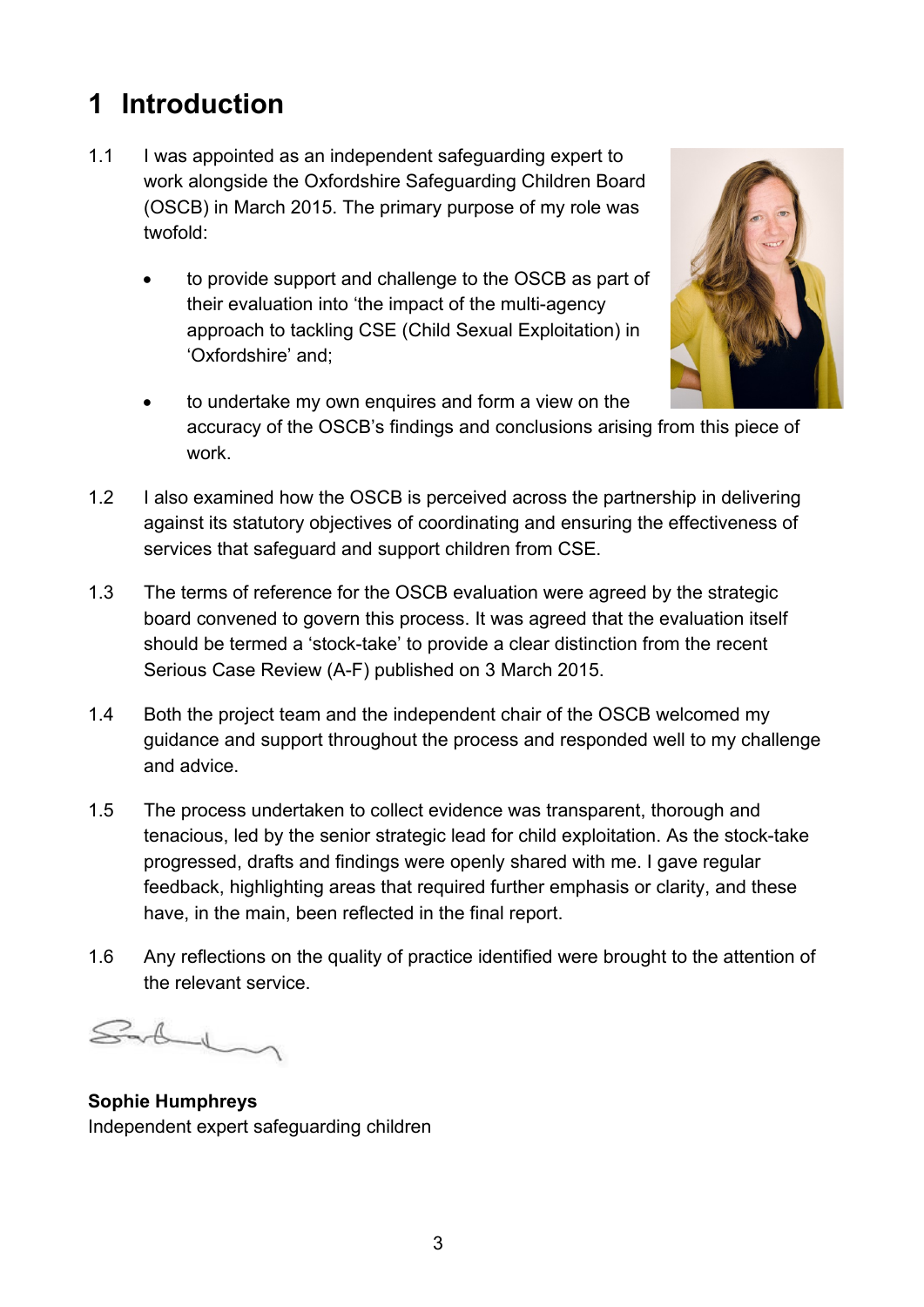# <span id="page-3-0"></span>**2 Methodology**

- 2.1 I spent a total of nineteen days in Oxfordshire holding interviews with strategic leads and key stakeholders; including members of the OSCB, relevant local politicians, Members of Parliament and middle management of operational services. A significant amount of my time involved direct engagement with a range of frontline practitioners; observing their day-to-day business and combining this activity with more structured interviews. The list of individuals and agencies involved is attached.
- 2.2 I was keen to establish a good sense for the quality and style of frontline practice in Oxfordshire. It was important to ascertain whether the ethos being set at a strategic level was filtering through to the frontline and whether the respective challenges and quality of practice were known and understood at a strategic level.
- 2.3 I triangulated information brought to my attention via the stock-take and fed this intelligence back into OSCB's process so they could undertake further scrutiny where required.
- 2.4 I focused not only on areas in need of improvement but also identified areas of strength and innovative practice that could be shared nationally.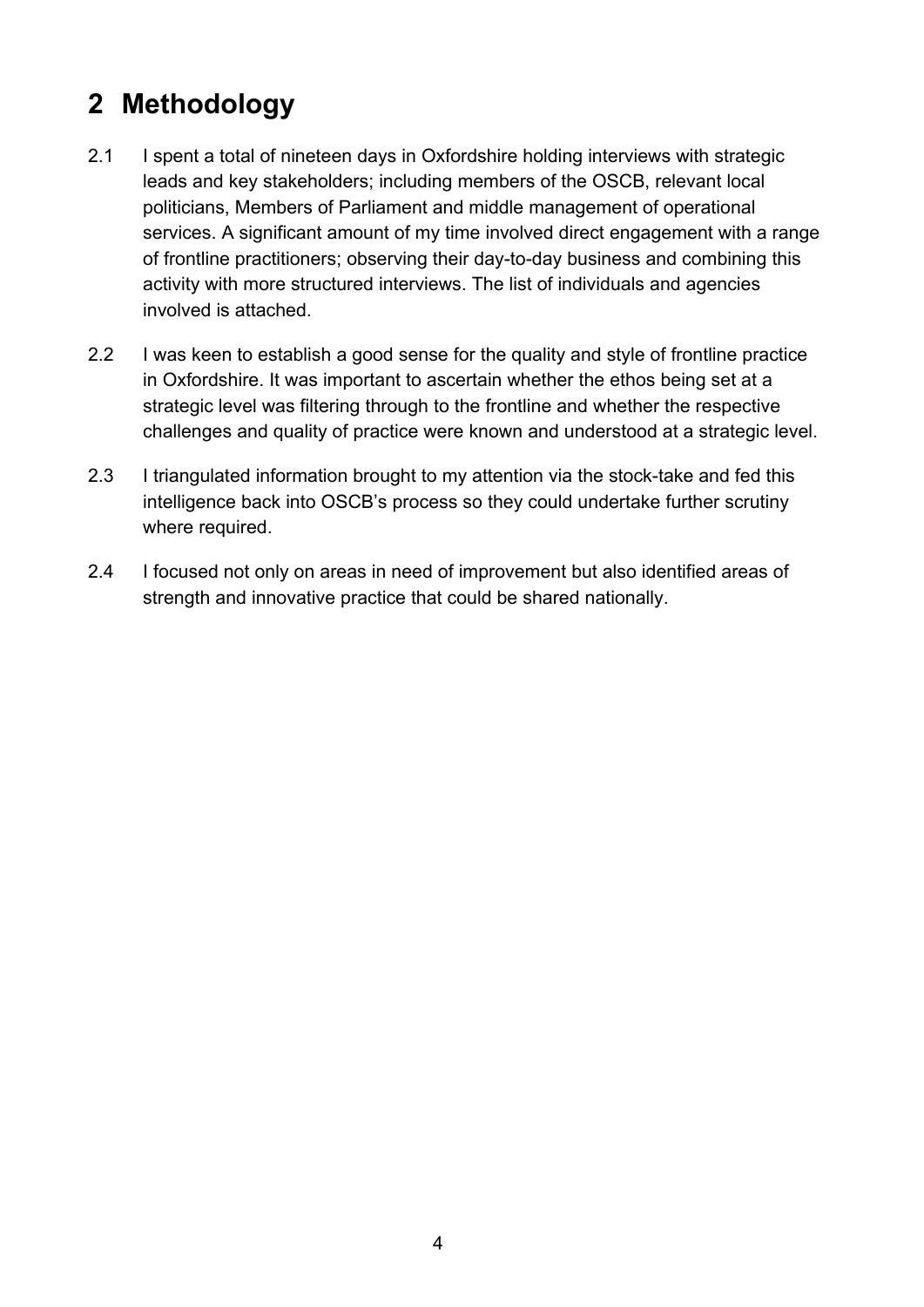# <span id="page-4-0"></span>**3 The OSCB stock-take**

- 3.1 My professional assessment is that I agree with the overall comments and findings of the OSCB stock-take (June 2015) and their conclusion that there has been solid progress made in how CSE is understood and responded to in Oxfordshire.
- 3.2 I was met with open and honest accounts across the partnership about perceptions of how things were in the past, how they look now and what still requires improvement. The following sections are some additional points I wanted to stress:

## <span id="page-4-1"></span>**Professional curiosity**

- 3.3 The key noticeable difference that was shared by all was that that the partnership is reflecting a more curious approach in its safeguarding arrangements. Stakeholders are willing to see and look for what is not always right in front of them, with a demonstrable shift in how young people are perceived being apparent; particularly when children are exhibiting challenging and concerning behaviour.
- 3.4 This was illustrated through the comments of a practitioner made during a visit to one of the children's homes in Oxfordshire; *"Police listen now to workers, trust our opinions, if we call them now to say a girl has not arrived home on time, they are there in minutes, they take it very seriously".*

## <span id="page-4-2"></span>**Understanding the root causes of earlier failings**

- 3.5 Without knowing what went wrong in the past and why, it is impossible to know what needs to change to make sure errors aren't repeated and poor practice isn't left unchallenged. The partnership has demonstrated good insight into the root causes of earlier failings and can evidence the considerable steps that have been taken to remedy them.
- 3.6 This transparency and clear willingness to acknowledge the mistakes of the past and learn is reflected well in the OSCB report's description of *'Oxfordshire then'* and *'Oxfordshire now'*.

## <span id="page-4-3"></span>**Escalation of concerns**

- 3.7 The recent Serious Case Review highlighted previous issues with frontline practitioners not escalating concerns. The stock-take concludes that escalation processes are now used appropriately.
- 3.8 From my discussions with practitioners I did need to push to get them to articulate that an escalation process is something that goes beyond middle management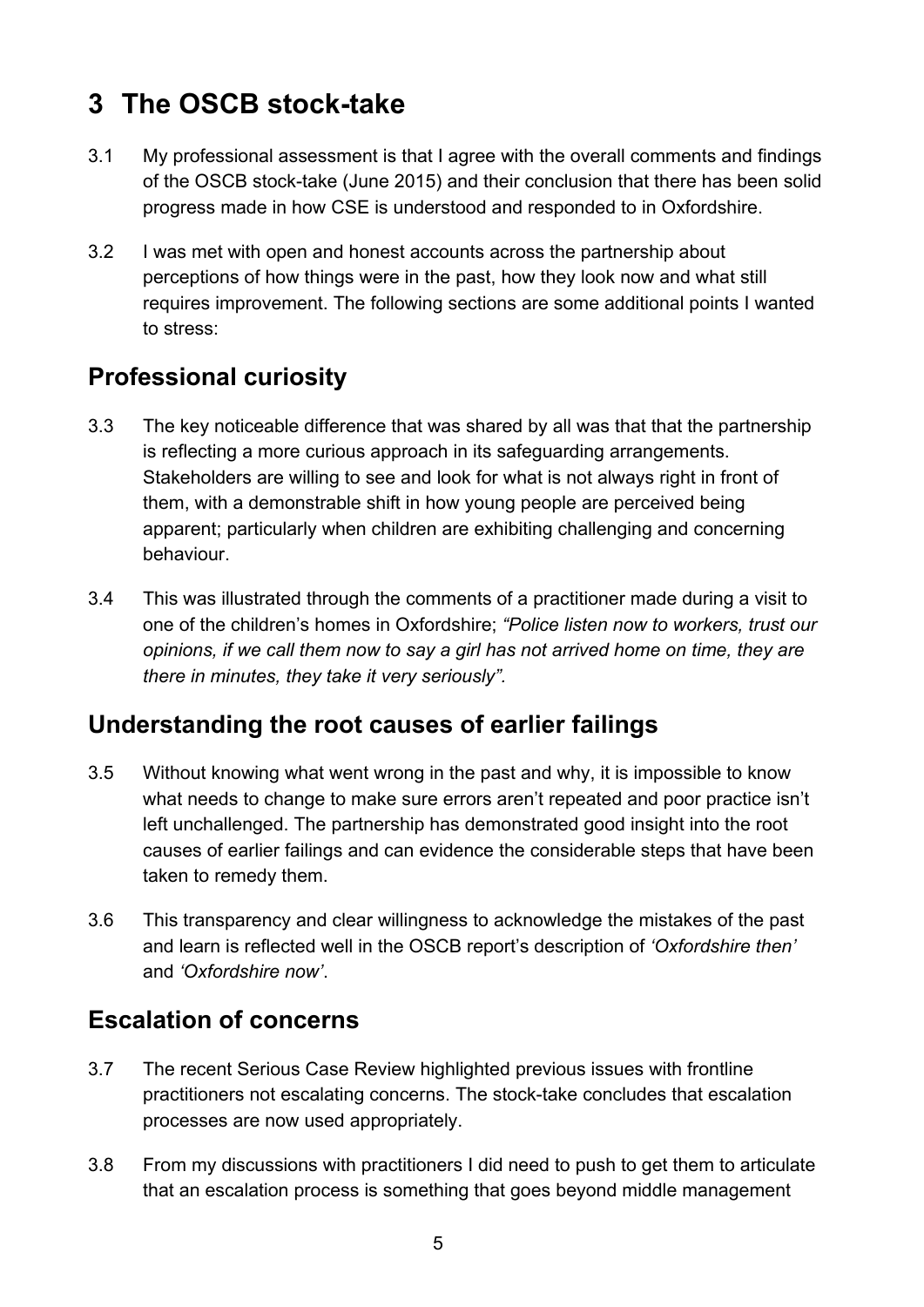and their heads of service, particularly within children's services. This may be in part due to their stated confidence in their managers. They said they feel heard and that their concerns get taken seriously and therefore there has not been the need to escalate higher.

- 3.9 However there is a potential risk, when a system relies on the quality of one part of it to respond appropriately e.g. Head of operational services. Politicians, Chief Officers and Chief Executives across all services in Oxfordshire need to assure themselves that if there is an issue with the quality of decision making at any point within the system, that they have openly and directly promoted their accessibility to all staff.
- 3.10 It is important that escalation is not seen as a purely linear process, or one that remains within one organisation, but that challenge cuts across agencies and any hierarchy within it.

#### **Recommendation 1:**

For the OSCB to continue to provide training across agencies on escalation processes, and for these to be attended by frontline practitioners and senior officers to create an opportunity for them to interact face to face.

## <span id="page-5-0"></span>**Kingfisher**

- 3.11 Much credit has been given throughout the report to Kingfisher, the specialist multi-disciplinary team dedicated to CSE - rightly so. I spent a day with the team, including attending high quality strategy meetings and visited a family currently open to the team.
- 3.12 However, as with any discreet service that is working well, there is the associated risk of over reliance, capacity pressures and the potential knock on effect of thresholds and access becoming a challenge. There was similar concern raised about how Kingfisher might impact on the system in the long term and that CSE needs to be seen as the 'day job' of children's social care. Specialist teams can by their nature run the risk of de-skilling other staff who arguably need an equal skillset and specialist practice knowledge.
- 3.13 Kingfisher was an appropriate response in Oxfordshire, at a specific time, to a specific issue e.g. the findings from the Bullfinch investigation into Child Sexual Exploitation. This may well be what will continue to be required in Oxfordshire, certainly in the short to medium term, however it is important that it continues to reflect on whether it is the right response on a long-term basis.
- 3.14 This was acknowledged by the Director of Children's Service and is mitigated to some extent by the rotation of staff from both the police and social care, ensuring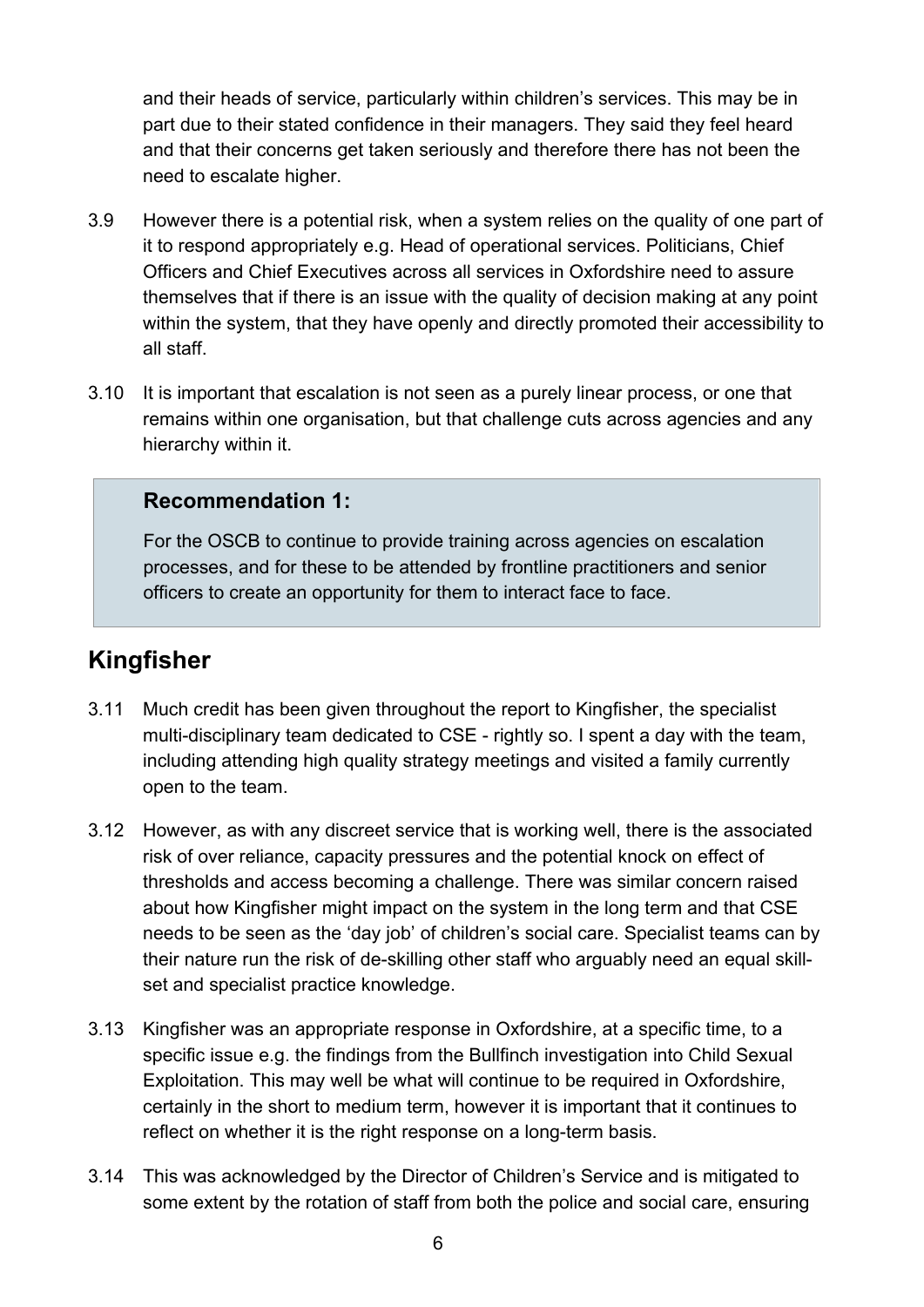specialist knowledge and expertise is also held in the main system. I understand this will be the subject of continuing review by the Child Sexual Exploitation subgroup of the OSCB.

3.15 It was also brought to my attention by a number of staff that whilst Kingfisher is seen as being of a high standard and an excellent resource, professional communication has on occasions broken down once a case moved into the Kingfisher team, with feedback on the progress sometimes being limited.

#### **Recommendation 2:**

The effectiveness of communication by Kingfisher needs to be monitored by Children's Social Care and Thames Valley Police with a report provided to the **OSCB.** 

#### <span id="page-6-0"></span>**Disruption activity**

- 3.16 The report concludes that multi agency disruption activity is working well and my findings are similar. From spending time in strategy discussions and then later hearing about the same girls and potential perpetrators being discussed in police neighbourhood team briefings - the level of sharing of intelligence was robust and appropriate.
- 3.17 Throughout my time in Oxfordshire, I explored the level of understanding of the powers now available (March 2015) through new legislation in the shape of Sexual Harm Prevention Orders (SHPOs) and Sexual Risk Orders (SROs). Most of the staff I spoke with, other than the police, were not aware of these new Civil Orders and their potential application. This legislation gives an opportunity for creative disruption activity and needs to be taken full advantage of.

#### **Recommendation 3:**

The OSCB develop a multi-agency training programme to promote the awareness of and operational application of new disruption powers available under the recent amendments to the Sexual Offences Act 2003. The effectiveness of communication by Kingfisher needs to be monitored by Children's Social Care and Thames Valley Police with a report provided to the OSCB. This could form the basis of a training programme to be shared nationally with other Local Safeguarding Boards.

3.18 It will be important for the Department for Education to liaise with the Home Office and the Ministry of Justice to reflect early on the fact that this legislation is only relevant to children up to the age of 16, particularly when there are so many children sexually exploited in the sixteen to eighteen age bracket.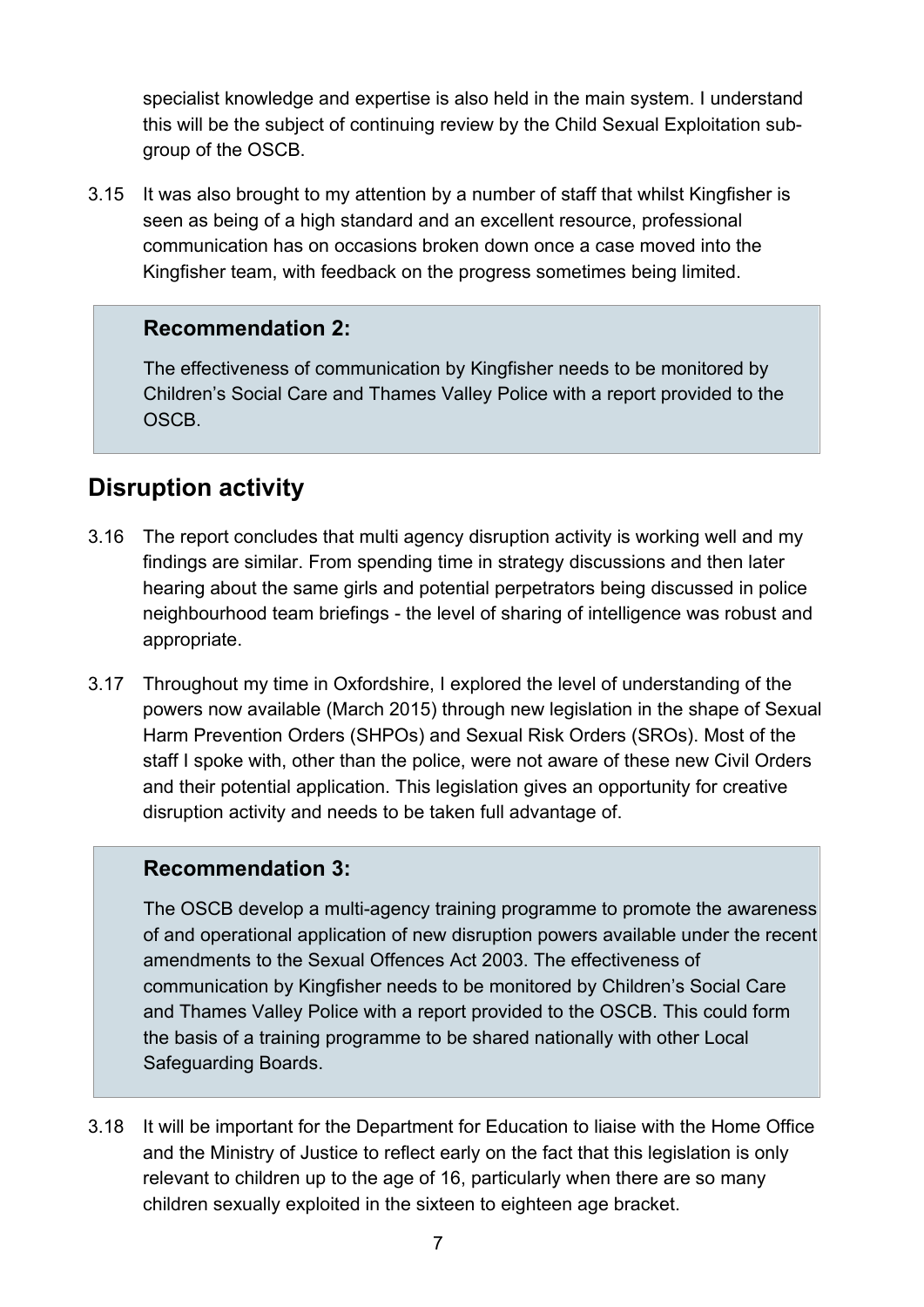#### **Recommendation 4:**

The Department for Education to liaise with the Home Office and Ministry of Justice to reflect on the recent amendments to the Sexual Offences Act 2003 and it's applicability only to children up and until the age of sixteen years of age.

#### <span id="page-7-0"></span>**Local Authority Designated Officer**

- 3.19 I would like to bring to the attention of the Minister and the Department for Education the breadth of work taking place by the Local Authority Designated Officer (LADO) service in Oxfordshire.
- 3.20 The LADO is working "upstream", at a highly preventative level; anticipating areas of potential risk to children from adults in professional roles across a wide range of services.
- 3.21 The LADO provide comprehensive training for not only the maintained sector but independent sector schools and the far less regulated language schools that 'pop up' in Oxford City. The LADO is developing positive relationships in the BME Communities. There is now a system in place where all complaints regarding taxi drivers are screened by the LADO service. I think their work offers a good model for effective LADO work nationally.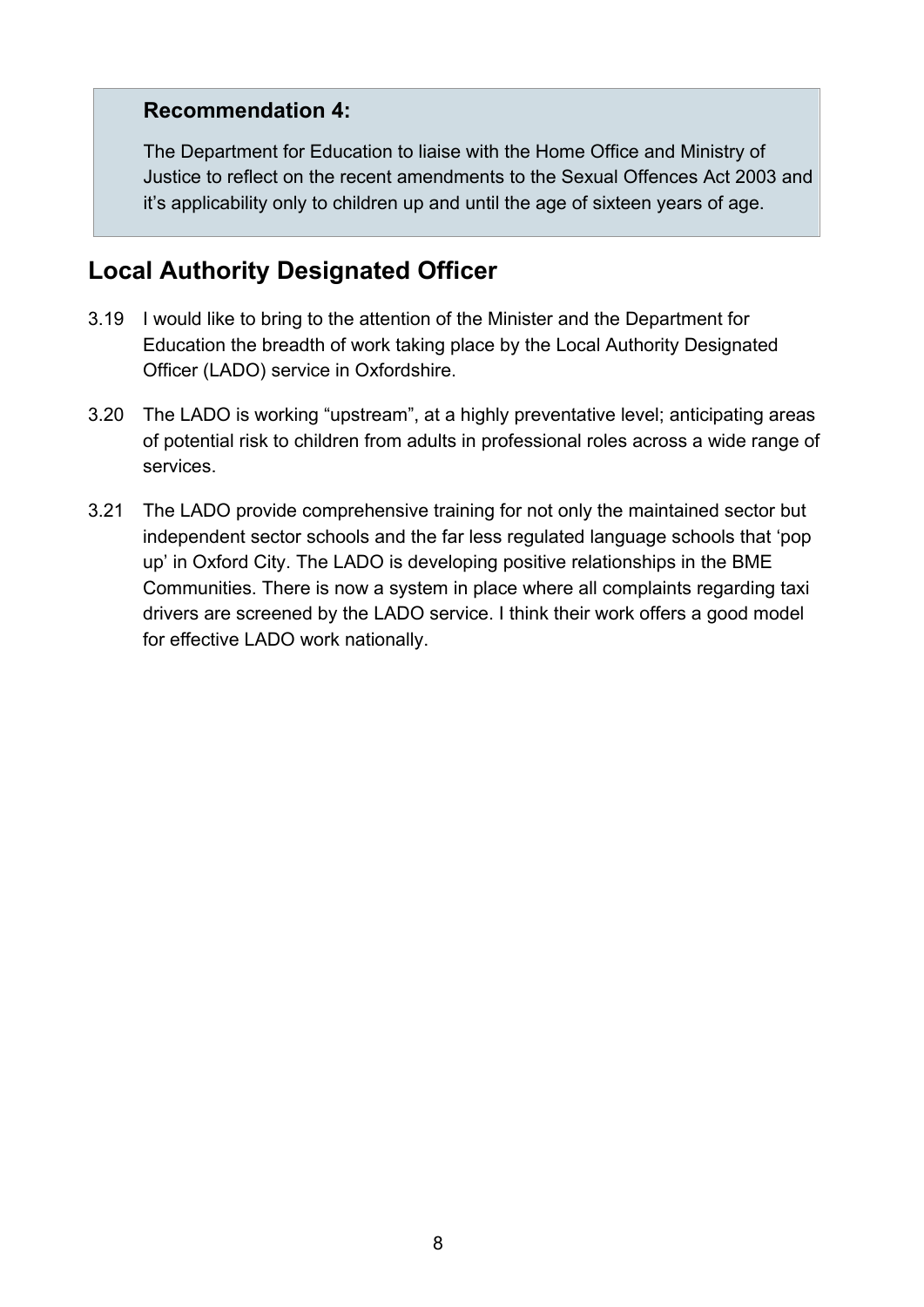# <span id="page-8-0"></span>**4 The Five Key Areas for further improvement identified by the OSCB**

## <span id="page-8-1"></span>**Key Area 1: Getting the basics of frontline child protection right and Children's Social Care providing strong leadership.**

- 4.1 The quality of safeguarding practice relating to CSE that I both observed and assessed through practitioner interviews was, in my view, effective and there was a clear commitment from the workforce to genuinely improving outcomes for vulnerable children. These aspects are evidenced in the OSCB stock-take report.
- 4.2 I agree with the stock-take finding that leaders across Oxfordshire demonstrate commitment to tackling CSE at all levels and have dedicated resources to support this.
- 4.3 However, it is important that work continues to ensure that any potential gaps are understood and that the quality of communication between the organisations, the district councils and the County Council (who hold the lead for safeguarding for Oxfordshire) is effective and that potential risks that might occur across the system are identified and mitigated against at every opportunity.

### <span id="page-8-2"></span>**Key Area 2: Perpetrators and link to ethnicity / cultural identity**

- 4.4 I agree that more work needs to be done to understand the profile of perpetrators, particularly in relation to prevention. No strategy to tackle CSE will be complete without a focus on victims AND perpetrators. This means understanding perpetrators early life experiences, how their personalities develop and what draws them to this very disturbed and criminal activity. It also means having a system that can identify harmful sexual behaviours as they emerge in children and young people and having effective responses to them.
- 4.5 Other factors that may influence a child when growing up cannot be seen in isolation to CSE; with the product of their life experiences contributing to a limiting and / or limited expectations about what constitutes a healthy relationship, consent or the way that boys, girls, women and men are perceived. Where this perception is driven by cultural belief systems that potentially puts young people at risk, there must be no hesitation in this being challenged.

## <span id="page-8-3"></span>**Key Area 3: Therapeutic support for adults and children**

4.6 My enquires also confirm that there is a genuine need for further 'fit for purpose' therapeutic services for adults who have been victims of sexual abuse in their childhood.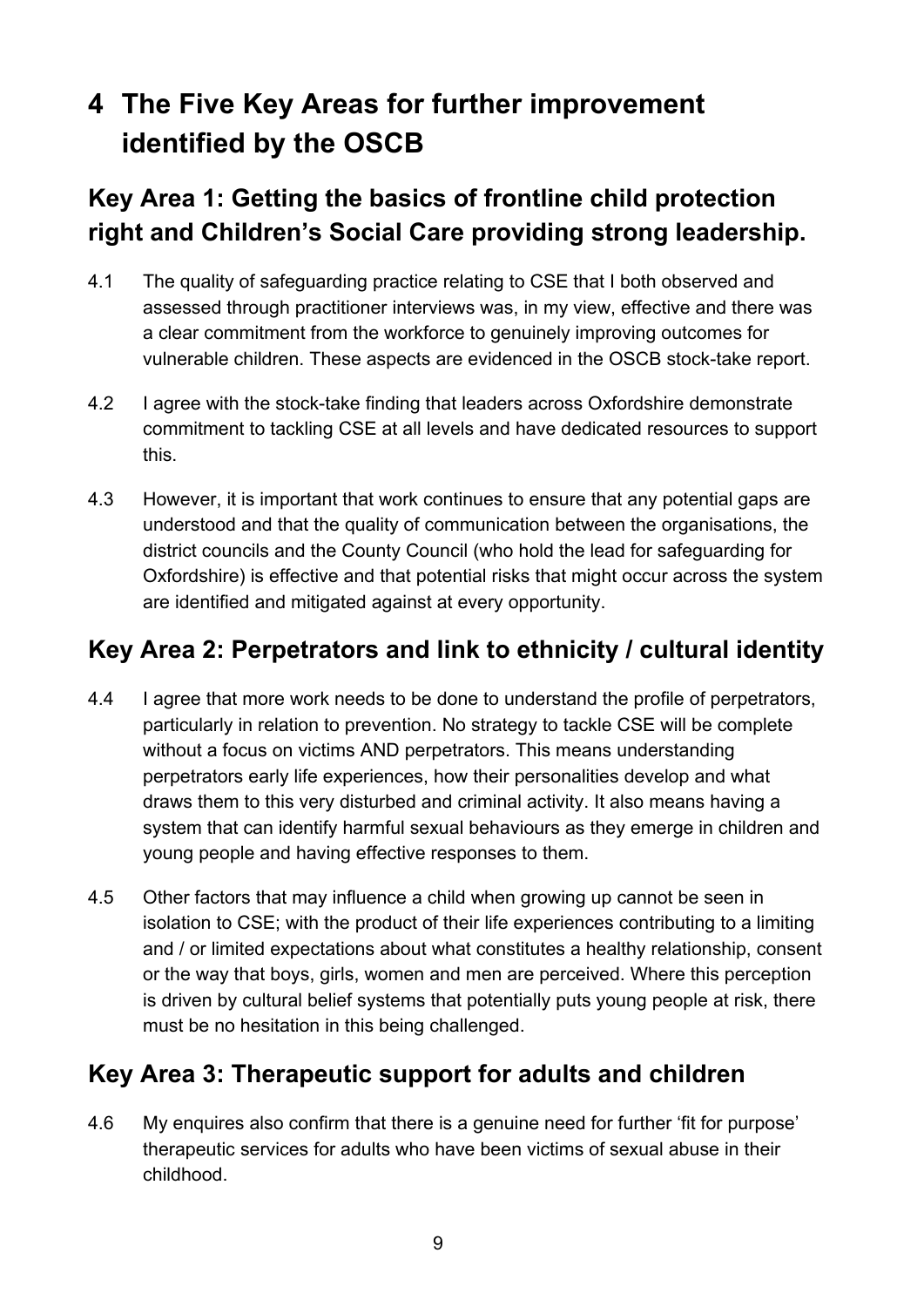- 4.7 These are currently sparse, and often not adequate. There was also a need expressed across the partnership for better, more accessible therapeutic services for children from Child and Adolescent Mental Health Services (CAHMS) and that work is needed to look at the provision of services available to children as they transition into adulthood.
- 4.8 The children's home I visited in Oxford said they received an excellent service from CAHMS, so this could be a good starting point to learn and build from.

## <span id="page-9-0"></span>**Key Area 4: The transportation of vulnerable children**

- 4.9 The need for the County Council and the district councils to work closer together is indisputable in relation to the transportation of vulnerable children as described in the stock-take report. The audit undertaken by Oxfordshire into the transportation of vulnerable children raised a number of areas of potential risk to children, particularly relating to the oversight and regulation of contracts with taxi organisations and their drivers.
- 4.10 It is important to note that Oxfordshire County Council arrange for the transportation of approximately one thousand children by taxi every day.
- 4.11 Keeping children safe when using taxis for transportation has been made even harder by the recent de-regulation of licensing law allowing taxis to work across boundaries with no requirement or mechanism through which soft intelligence can be shared e.g. Suspension for inappropriate behaviour.
- 4.12 This is not vilifying taxi drivers as a profession. It is about having the necessary oversight in a context where vulnerable children are in contact (usually alone) with predominantly adult males. This increases their vulnerability and the opportunity for grooming or risk of harm if any of these individuals were motivated to do so.
- 4.13 It was disappointing that is was only through my enquiries into taxi licensing in Oxfordshire that the audit undertaken by Oxfordshire County Council and its findings came to my attention.
- 4.14 I understand the OSCB was aware of its existence, but not the 'extent' of its findings and that a plan was already in place to bring the audit to the next OSCB meeting in July 2015. Furthermore, it is relevant to note that safeguarding children in transport was agreed as a priority for the OSCB in their development day in April 2015.
- 4.15 I am now confident that the relevance of this audit and the links with CSE are fully understood, and that the OSCB has reinforced the importance of swift escalation of strategic safeguarding matters to the partnership as they emerge to maximize the opportunity for intelligence to be shared and for solutions to be identified in a timely manner.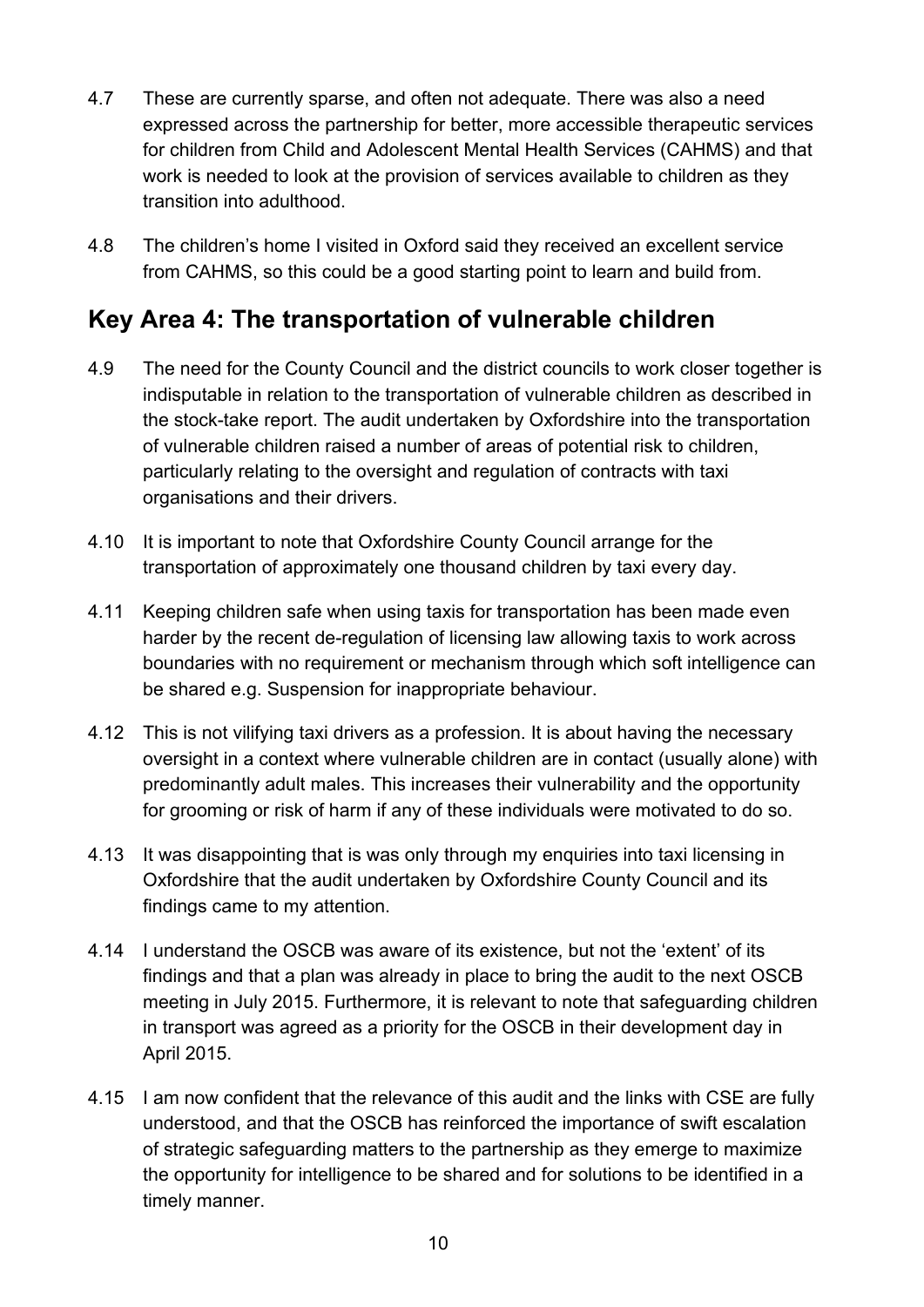4.16 It is a positive step that the County Council has extended the Section 11 audit requirement to include a return from the Environment & Economy Directorate on its oversight of contracts for the transportation of vulnerable children. The OSCB has agreed this approach.

#### **Recommendation 5:**

Consistent with legislation and statutory guidance, organisations bound by Section 11 of the Children Act 2004 that are either providing or commissioning transport services for children must demonstrate the Section 11 compliance of those arrangements. The importance of this needs to be reinforced by the Department of Education nationally.

## <span id="page-10-0"></span>**Key Area 5: District Community Safety Partnerships engaging the Community.**

- 4.17 I agree with the OSCB stock-take that there is a need for better join up between services provided by the District Councils.
- 4.18 There is an inherent risk in two tier authorities that governance and differences in decision making can be distracting and time consuming. Whilst acknowledging the complexity of such arrangements, it is nonetheless vital that leaders demonstrate the right behaviours and do not allow themselves to be unintentionally diverted from the need for services to work in partnership to maximise safeguarding of children and for this message to be clearly disseminated to all staff. Clear systems and strong leadership needs to be in place to mitigate this inevitable area of risk.

#### **Recommendation 6:**

That the OSCB continues to reassure itself that communication and joint working is effective between the County Council and District Councils in regards to Safeguarding Children.

#### **Recommendation 7:**

The Department for Education and the Government need to consider how they relate directly to District Councils in regard to re-enforcing their respective safeguarding responsibilities.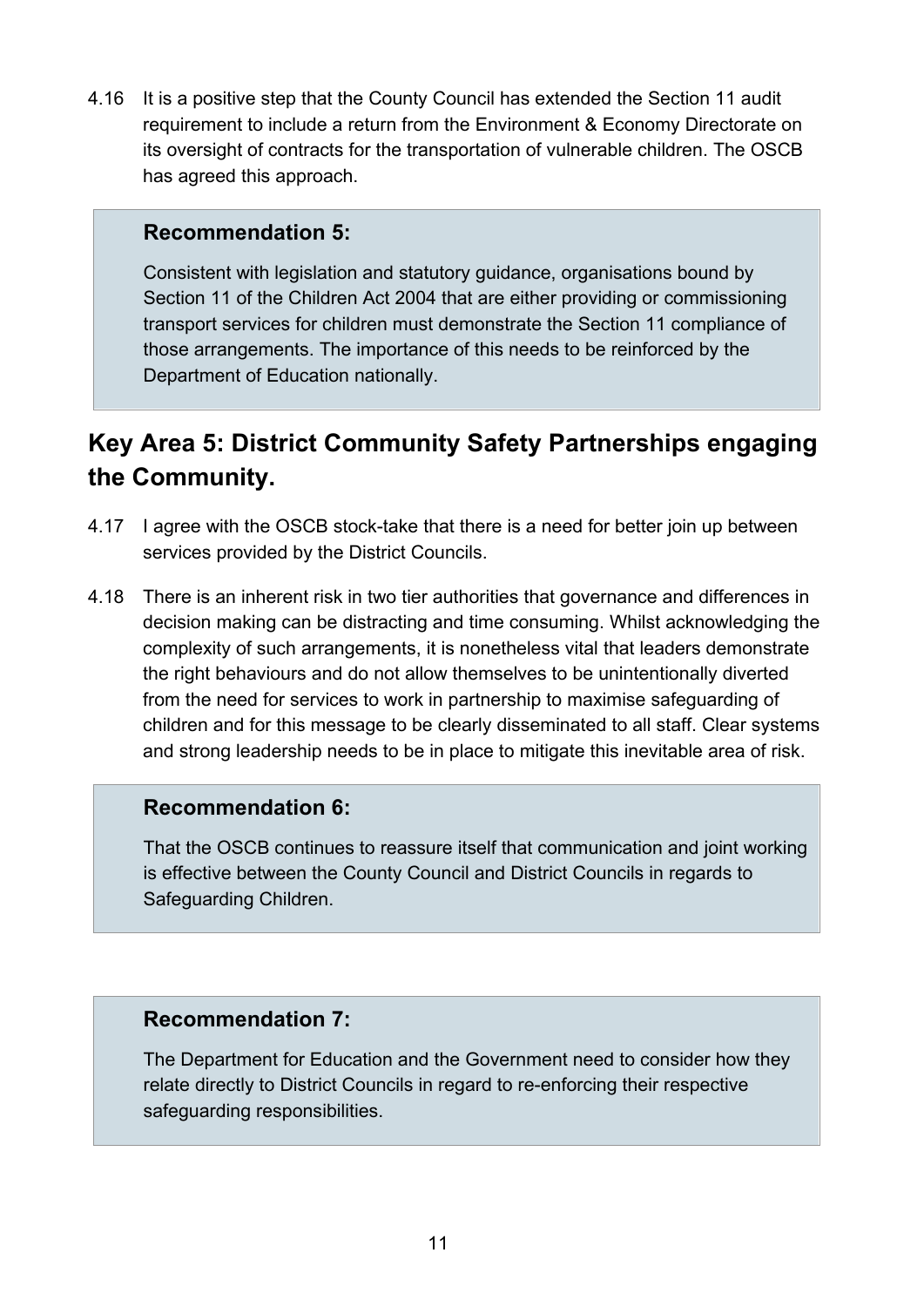# <span id="page-11-0"></span>**5 Conclusion**

- 5.1 There is clear evidence obtained from the OSCB stock-take, and through my interviews with a wide range of providers and stakeholders, that demonstrates the OSCB is both coordinating and ensuring the effectiveness of the arrangements made by all agencies in tackling CSE.
- 5.2 I have seen and experienced first-hand many examples of good practice and I have witnessed no complacency. I have been impressed by the determination and level of robust challenge that is demonstrated by the OSCB chair and representatives of partner agencies to secure progress. Much about the operation of OSCB in relation to CSE is worthy of consideration by other LSCBs.
- 5.3 Within the progress made there are some specific areas where the partnership should do more to satisfy itself that providers are on top of issues and timely action is being taken as detailed in the stock-take. I have made some additional recommendations in this commentary.
- 5.4 Tackling CSE is undoubtedly complex and the clear focus of the OSCB and partners in making sure the local response is robust, is absolutely the right thing to do.

Although CSE requires a level of specialist knowledge, it must not be seen in isolation, but in the context of one of a number of forms of abuse that vulnerable children are at risk from. A child who is the subject of Child Sexual Exploitation will often have been, or will still be, the subject of neglect or other forms of maltreatment. Practitioners across the system must remain alert, anticipating and expecting the 'unexpected' in whatever guise child abuse presents itself.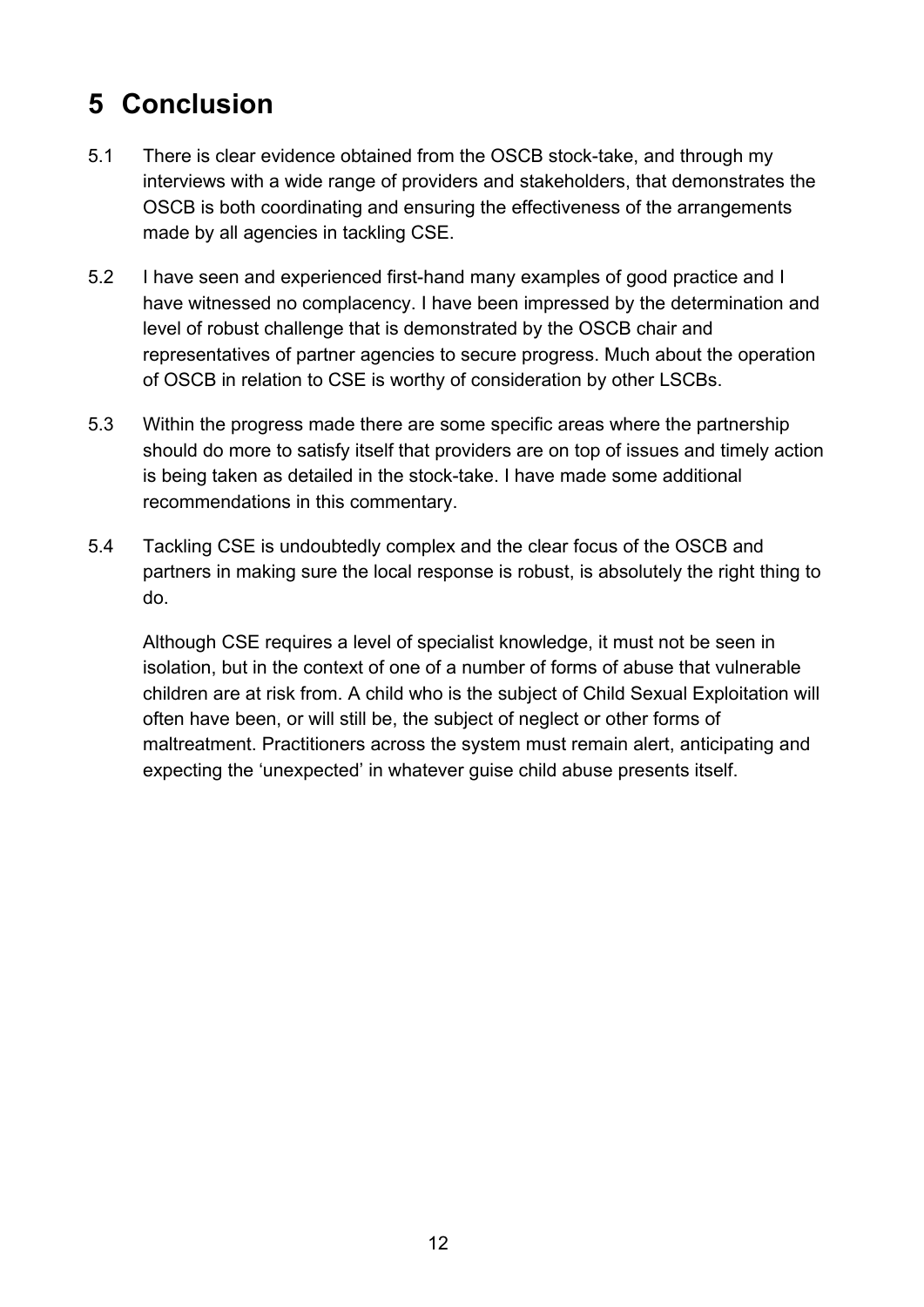# <span id="page-12-0"></span>**6 Summary of recommendations**

**Recommendation 1:** For the OSCB to continue to provide training across agencies on escalation processes, and for these to be attended by frontline and senior officers to create an opportunity for them to interact face to face.

**Recommendation 2:** The effectiveness of communication by Kingfisher needs to be monitored by Children's Social Care and Thames Valley Police with a report provided to the OSCB.

**Recommendation 3:** The OSCB develop a multi-agency training programme to promote the awareness of and operational application of new disruption powers available under the recent amendments to the Sexual Offences Act 2003. This could form the basis of a training programme to be shared nationally with other Local Safeguarding Boards.

**Recommendation 4:** The Department for Education to liaise with the Home Office and Ministry of Justice to reflect on the recent amendments to the Sexual Offences Act 2003 and it's applicability only to children up and until the age of sixteen years of age.

**Recommendation 5:** Consistent with legislation and statutory guidance, organisations bound by Section 11 of the Children Act 2004 that are either providing or commissioning transport services for children must demonstrate the Section 11 compliance of those arrangements. The importance of this needs to be reinforced by the Department of Education nationally.

**Recommendation 6:** That the OSCB continues to reassure itself that communication and joint working is effective between the County Council and District Councils in regards to Safeguarding Children.

**Recommendation 7:** The Department for Education and the Government need to consider how they relate directly to District Councils in regard to re-enforcing their respective safeguarding responsibilities.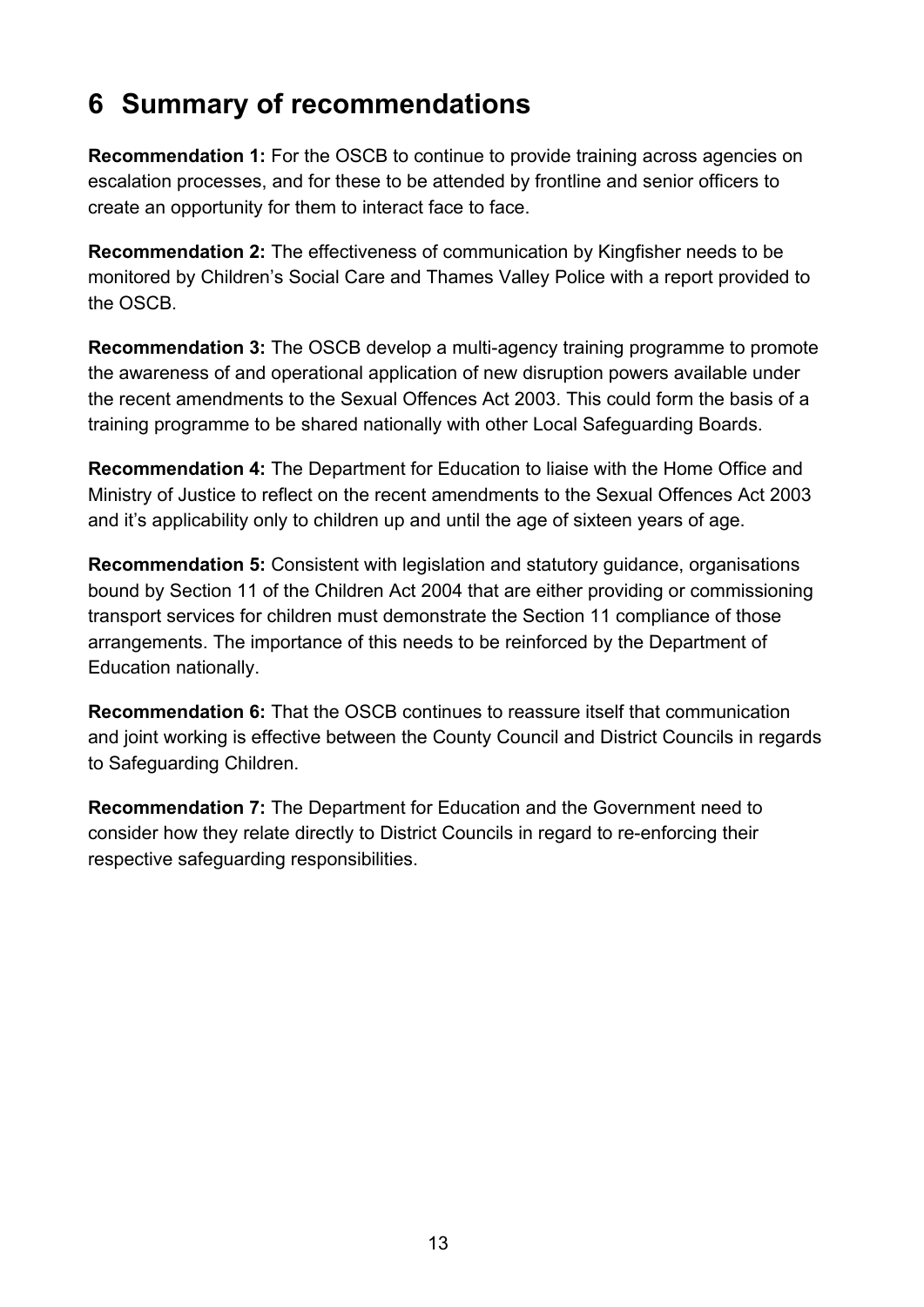# <span id="page-13-0"></span>**7 Alphabetical list of people met**

| Modupe Adefala         | Lay Member for OSCB                                                                                 |
|------------------------|-----------------------------------------------------------------------------------------------------|
| Sarah Baker            | Head of Safeguarding and Child Protection, Department for<br>Education                              |
| Katy Barrow-Grint      | Detective Chief Inspector, Thames Valley Police                                                     |
| Alan Bedford           | Serious Case Review (SCR) Author                                                                    |
| <b>Steve Bishop</b>    | Director and Safeguarding Lead for South Oxfordshire District<br>Council                            |
| Nicola Blackwood       | MP for Oxford West & Abingdon                                                                       |
| Maggie Blyth           | Chair Oxfordshire Safeguarding Children's Board (OSCB)                                              |
| Steph Brivio           | Assistant Director Child Protection, Department for Education                                       |
| <b>Christian Bunt</b>  | Superintendent, Thames Valley Police and Chair of CSE<br>Subgroup                                   |
| <b>Lucy Butler</b>     | Deputy Director for Childrens Social Care, Oxfordshire County<br>Council                            |
| John Campbell          | Assistant Chief Constable, Thames Valley Police                                                     |
| Jon Capps              | Detective Inspector, Thames Valley Police                                                           |
| Alison Chapman         | <b>Designated Nurse</b>                                                                             |
| <b>Peter Clark</b>     | Head of Law & Governance, Oxfordshire County Council and<br>Vice Chair of CSE Subgroup              |
| <b>Hugh Davies OBE</b> | QC                                                                                                  |
| Janet Donaldson        | Strategic Lead, Child Sexual Exploitation                                                           |
| Sue Evans              | Team Manager, Kingfisher                                                                            |
| Hannah Farncombe       | Interim Head of Service Safeguarding & Youth Offending<br>Service (YOS), Oxfordshire County Council |
| Jim Gamble             | Chair City & Hackney Safeguarding Children's Board (CHSCB)<br>& Ex Director CEOP                    |
| <b>Mark Glover</b>     | Detective Chief Inspector and Senior Investigating Officer<br><b>Bullfinch investigation</b>        |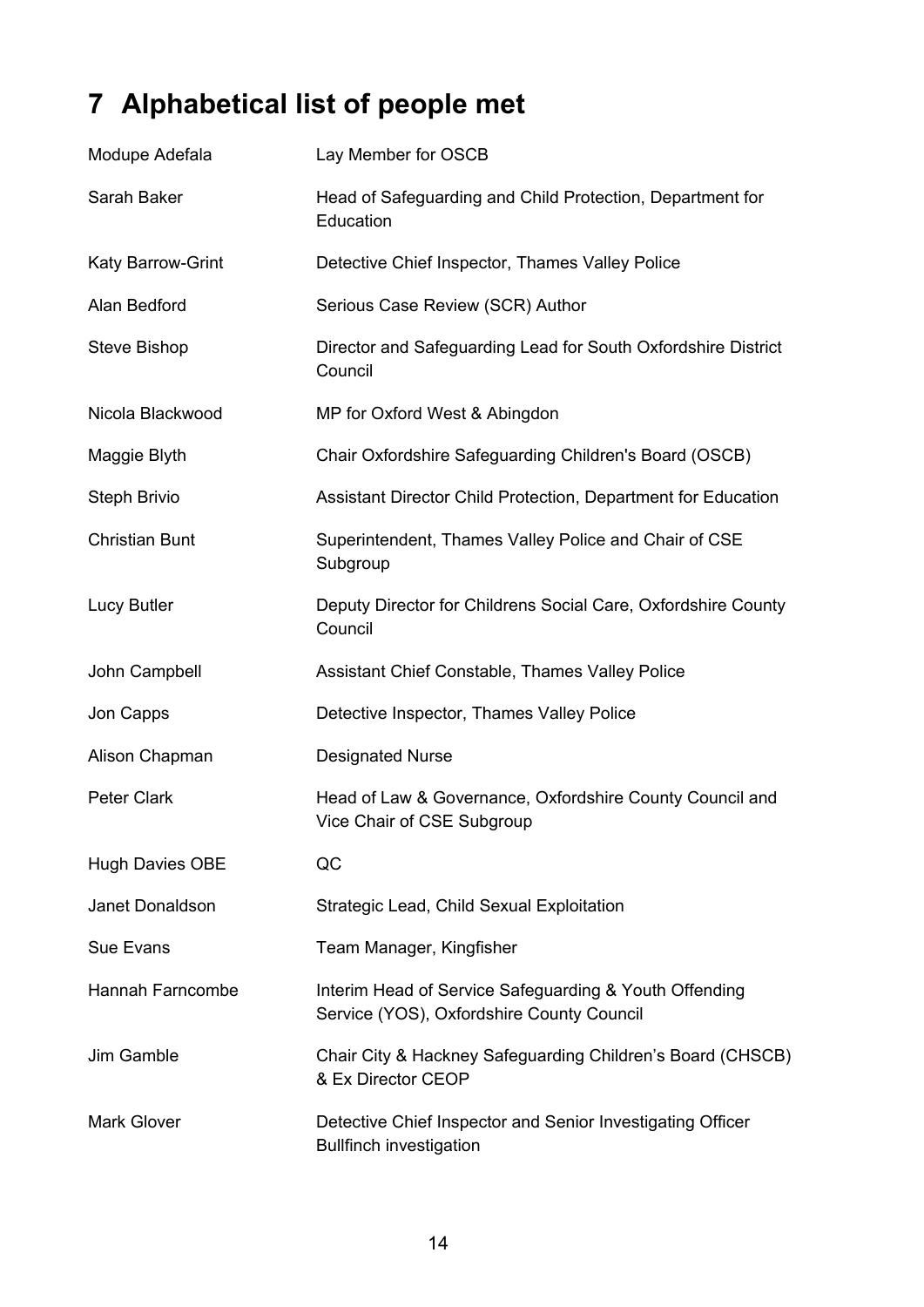| Gilbert Houalla         | Superintendent, Thames Valley Police                                                                             |
|-------------------------|------------------------------------------------------------------------------------------------------------------|
| Fiona Johnson           | <b>Chair CRAG</b>                                                                                                |
| Joe Kidman              | Superintendent Detective Inspector, Thames Valley Police                                                         |
| Tan Lea                 | Early Intervention Manager, Oxfordshire County Council                                                           |
| Jim Leivers             | Director of Children Education & Families, Oxfordshire County<br>Council                                         |
| Sue Lingard             | Social Care Manager, Oxfordshire County Council                                                                  |
| <b>Richard List</b>     | Assistant Chief Constable, Thames Valley Police                                                                  |
| Linda Ludlow            | Human Exploitation Co-ordinator, Oxford City Council                                                             |
| <b>Rebecca Matthews</b> | Interim Deputy Director for Education & Early Intervention,<br><b>Oxfordshire County Council</b>                 |
| Laura MacInnes          | Detective Inspector, Thames Valley Police                                                                        |
| Rory McCallum           | Professional Advisor City & Hackney Safeguarding Children's<br><b>Board</b>                                      |
| David Neudegg           | Chief Executive, West Oxfordshire District Council                                                               |
| <b>Victoria Prentis</b> | MP for Banbury                                                                                                   |
| <b>Clare Robertson</b>  | <b>Designated Doctor</b>                                                                                         |
| <b>Tim Sadler</b>       | <b>Executive Director Community Services, Oxford City Council</b>                                                |
| Naseem Sarbatta         | BME Hard To Engage Development Specialist/ Family Support<br>Worker, Kingfisher Team, Oxfordshire County Council |
| <b>Barbara Scorer</b>   | Child Protection Unit, Department for Education                                                                  |
| Joanna Simons           | Chief Executive, Oxfordshire County Council                                                                      |
| Peter Sloman            | Chief Executive, Oxford City Council                                                                             |
| <b>Andrew Smith</b>     | MP for Oxford East                                                                                               |
| Sue Smith               | <b>Chief Executive, Cherwell District Council</b>                                                                |
| <b>Melinda Tilley</b>   | Councillor, Cabinet Member for Children, Education and<br>Families and Lead Member for Children's Services       |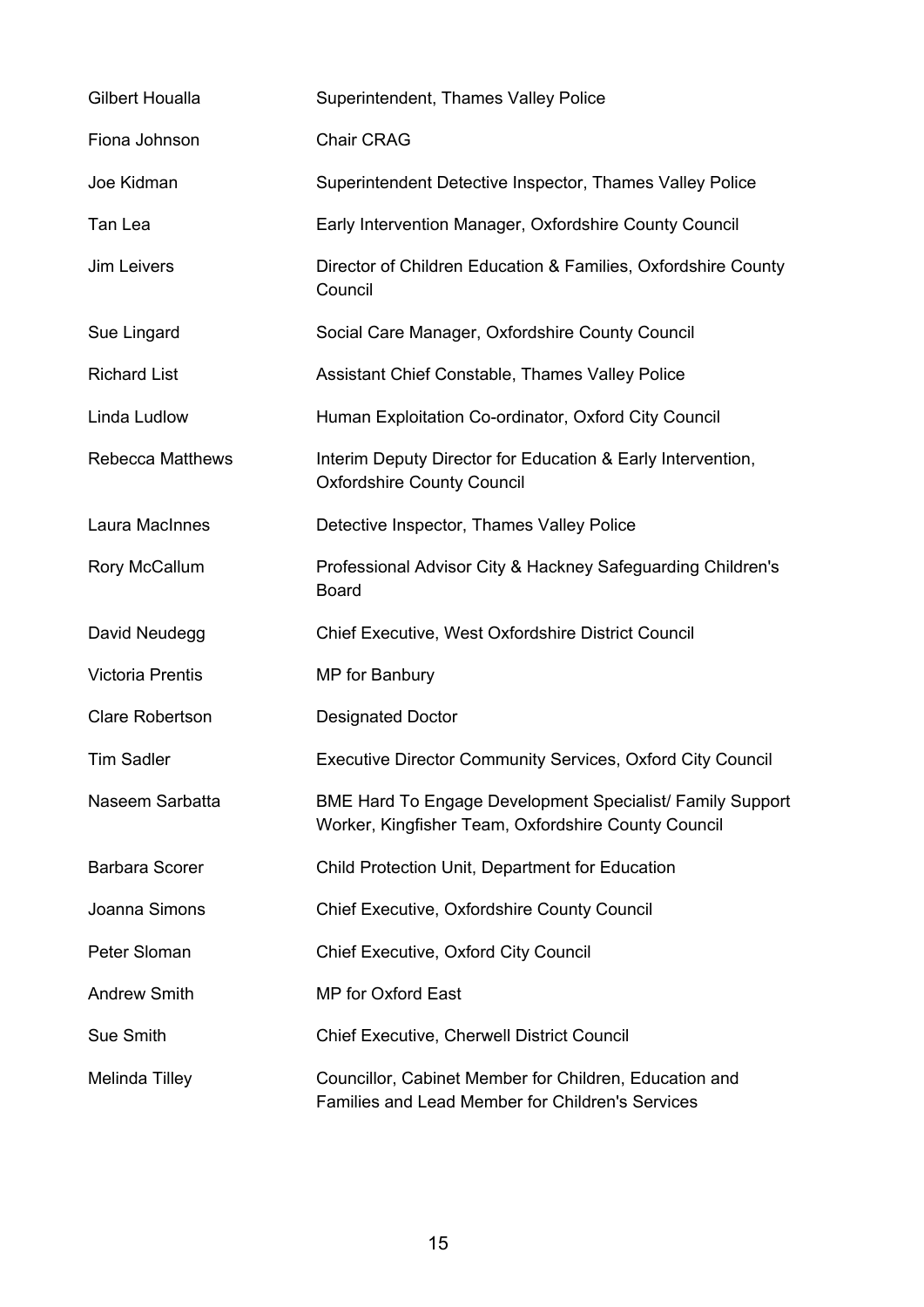# <span id="page-15-0"></span>**8 Bibliography**

**Association of Chief Police Officers (ACPO)**; My Values Journal – Rory and Jasmine meet Dot Com!.

**Berelowitz, Sue et al**; "If only someone had listened" Office of the Children's Commissioners Inquiry into Child Sexual Exploitation in Gangs and Groups - Chapter 2 Getting it Right: The Framework for Action Part B: See me, Hear me– a Framework for protecting children from CSE, November 2013, Copyright The Office of the Children's Commissioner 2013.

**Casey CB, Louise**; Report of Inspection of Rotherham Metropolitan Borough Council; February 2015, Crown copyright 2015.

**Department for Education (DfE)**; Safeguarding children and young people from sexual exploitation, 4 August 2009, Crown Copyright 2009.

**Department for Education (DfE)**: Tackling child sexual exploitation action plan; 23 November 2011, Crown copyright 2011.

**Department for Education (DfE)**; Working together to safeguard children; March 2015, Crown copyright 2015.

**Jay OBE, Alexis**; Professor; Independent Inquiry into Child Sexual Exploitation in Rotherham 1997 – 2013; 21 August 2014.

**Larsen, Phil; Oxfordshire Safeguarding Children Board (OSCB)**; Child Sexual Exploitation Screening Tool; 11 April 2013.

**Leivers, Jim**; Director for Children, Education & Families, Oxfordshire County Council; Cabinet Report Progress report on Tackling Child Sexual; 16 December 2014.

**Leivers, Jim**; Director of Children's Services, Oxfordshire County Council; Oxfordshire County Council: Action taken in response to Child Sexual exploitation and issues identified in the Serious Case Review of Children A-F; February 2015.

**MacInnes, Laura;** Detective Inspector Kingfisher Team, Thames Valley Police; Child Sexual Exploitation prevalence report – OSCB CSE sub Group, September 2014.

**MacInnes, Laura;** Detective Inspector Kingfisher Team, Thames Valley Police; Child Sexual Exploitation prevalence report – OSCB CSE sub Group, January 2015.

**Ofsted**; Appendix A: Ofsted thematic inspection- child sexual exploitation; September 2014.

**Ofsted**; Child sexual exploitation thematic inspection – Guidance to HMI; September 2014.

**Ofsted**; Further guidance re Appendix A to aid discussion with the nominated LA/LSCB link person; September 2014.

**Ofsted**; Maltfield House Inspection Report for Children's Home (Ofsted); (Inspector Stephen Collett); Date of inspection 03 March 2015, Crown Copyright 2015.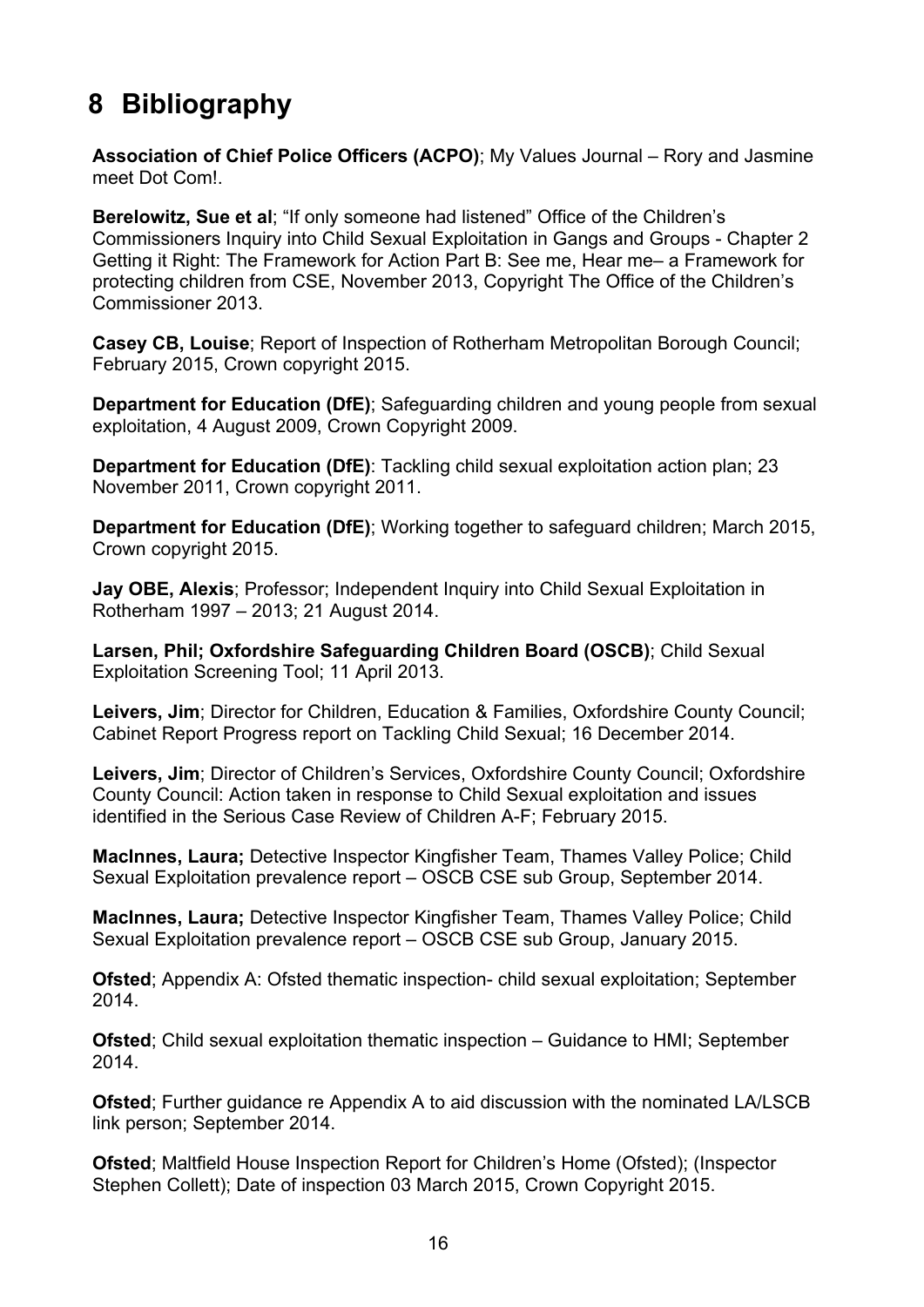**Ofsted;** Oxfordshire County Council: Inspection of services for children in need of help and protection, children looked after and care leavers and Review of the effectiveness of the local safeguarding children board; Inspection date: 29 April – 21 May 2014, Report published 30 June 2014, Crown Copyright 2014.

**Ofsted;** The sexual exploitation of children: it couldn't happen her, could it? November 2014.

**Oxford Safer Communities Partnership**; Partnership staff self-assessment – un audited or tested with partners; May 2015.

**Oxfordshire Community and Voluntary Action**; Directory of Support Services for Voluntary and Community Groups in Oxfordshire; Third edition August 2011.

**Oxfordshire County Council**; Driver and Passenger Assistant guidelines on Oxfordshire County Council contracts; Updated May 2015.

**Oxfordshire County Council**; Safeguarding Policy for Transport; 18 March 2015.

**Oxfordshire Missing Persons Panel**; Terms of Reference; version March 2015.

**Oxfordshire Safeguarding Children Board (OSCB)**; Child Sexual Exploitation in Oxfordshire: Agency Response since 2011; February 2015.

**Oxfordshire Safeguarding Children Board (OSCB)**; Child Sexual Exploitation Procedures 'If you haven't found it – keep looking';  $5<sup>th</sup>$  October 2012.

**Oxfordshire Safeguarding Children Board (OSCB)**; Eyes on – Enhancing our practice, Part 1 Learning from the Audit - Child Sexual Exploitation (CSE); March 2014.

**Oxfordshire Safeguarding Children Board (OSCB)**; Policy and Expectation on the Care of Foreign Students under the Age of 18; March 2014.

**Oxfordshire Safeguarding Children Board (OSCB)**; Position Statement in regards to Child Sexual Exploitation within Oxfordshire; January 2015.

**Oxfordshire Safeguarding Children Board (OSCB)**; Serious Case Review into Child Sexual Exploitation in Oxfordshire: from the experiences of Children A, B, C, D, E and F; Independent Reviewer Alan Bedford MA (Social Work), Dip.Crim; approved by the OSCB 26<sup>th</sup> February 2015.

**Oxfordshire Safeguarding Children Board (OSCB)**; Tackling Child Sexual Exploitation Action Plan: 'Never give up on a child'; Master Copy - Updated December 2014.

**Oxfordshire Safeguarding Children Board (OSCB)**; Tackling Child Sexual Exploitation: Professionals' Handbook, 'Never give up on a child'; Version 6 March 2015.

**Oxfordshire Safeguarding Children Board (OSCB) Subgroup;** Meeting papers & Minutes – 5 February 2015.

**Oxfordshire Safeguarding Children Board (OSCB) Subgroup;** Meeting papers & Minutes – 21 April 2015.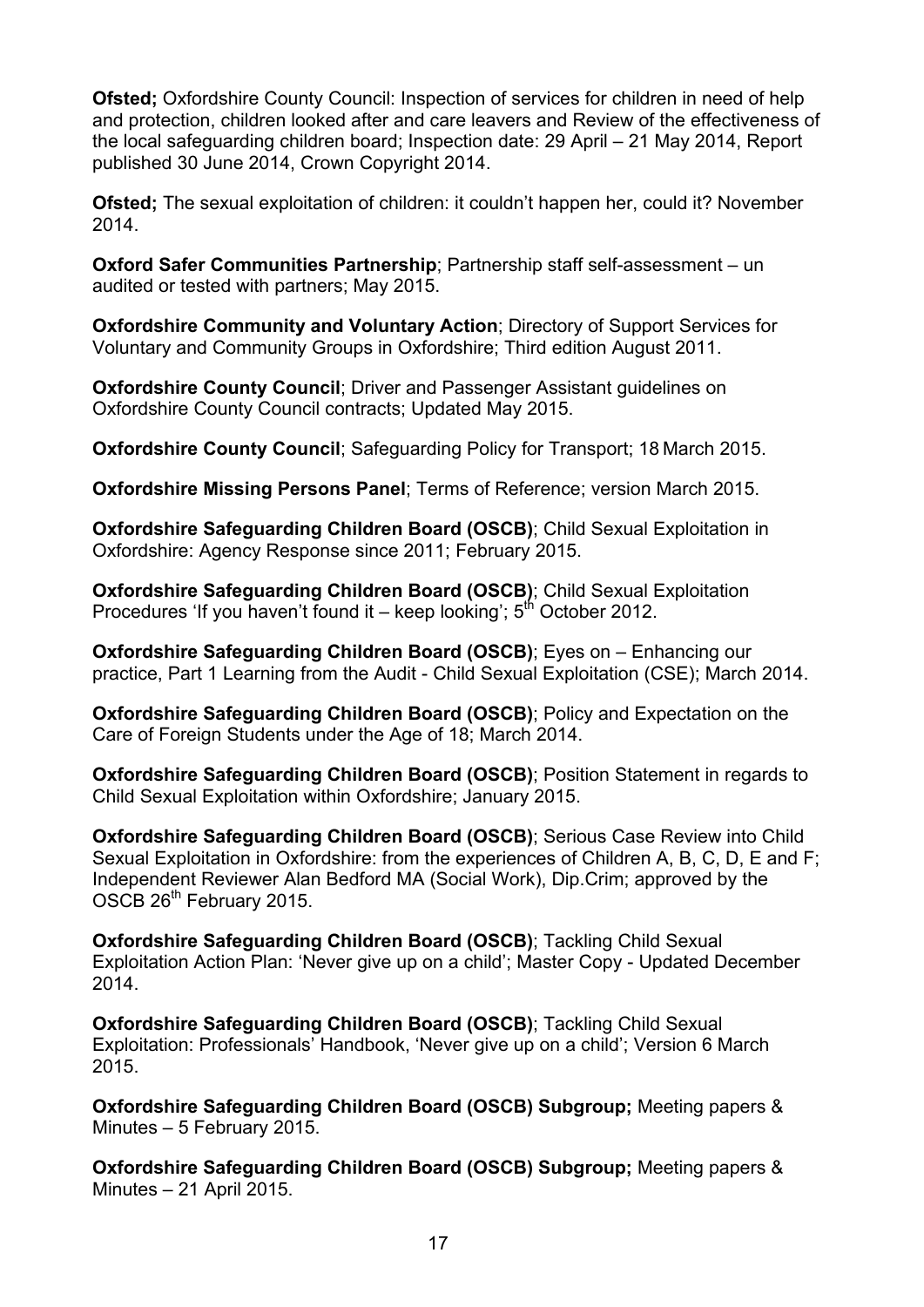#### **Oxfordshire Safeguarding Children Board (OSCB) Subgroup;** Terms of Reference.

**Parents against Child Exploitation (PACE)**; Child Sexual Exploitation Strategy Refresh; 26 March 2015.

**Ruaux, Daniel**; Strategic Lead for Missing Children; Protocol for Managing LAC from other Local Authorities placed in Oxfordshire who go missing; March 2015.